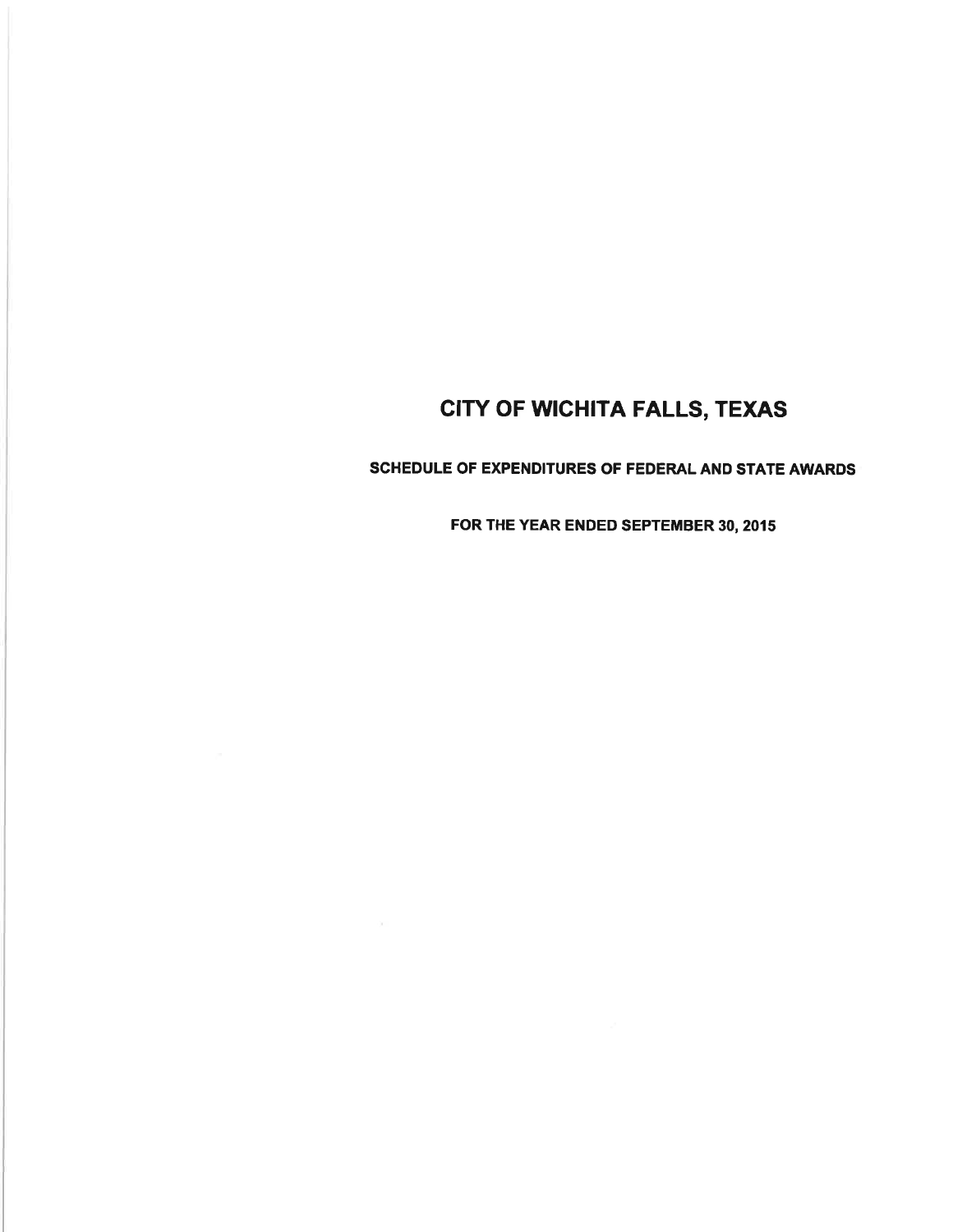### SCHEDULE OF EXPENDITURES OF FEDERAL AND STATE AWARDS

## FOR THE YEAR ENDED SEPTEMBER 30, 2015

### TABLE OF CONTENTS

Paqe

| Independent Auditor's Report on Compliance For Each Major Program<br>And on Internal Control Over Compliance Required By OMB<br>Circular A-133 and the State of Texas Single Audit Circular, and<br>Schedule of Expenditures of Federal and State Awards | $1 - 2$ |
|----------------------------------------------------------------------------------------------------------------------------------------------------------------------------------------------------------------------------------------------------------|---------|
|                                                                                                                                                                                                                                                          |         |
| Schedule of Expenditures of Federal and State Awards                                                                                                                                                                                                     | $3 - 5$ |
| Notes to Schedule of Expenditures of Federal and State Awards                                                                                                                                                                                            | 6       |
| Independent Auditor's Report on Internal Control Over Financial<br>Reporting and on Compliance and Other Matters Based on an<br>Audit of Financial Statements Performed in Accordance With                                                               |         |
| <b>Government Auditing Standards</b>                                                                                                                                                                                                                     | $7-8$   |
| <b>Schedule of Findings and Questioned Costs</b>                                                                                                                                                                                                         | 9       |
| <b>Corrective Action Plan</b>                                                                                                                                                                                                                            | 10      |
| <b>Summary Schedule of Prior Audit Findings</b>                                                                                                                                                                                                          | 11      |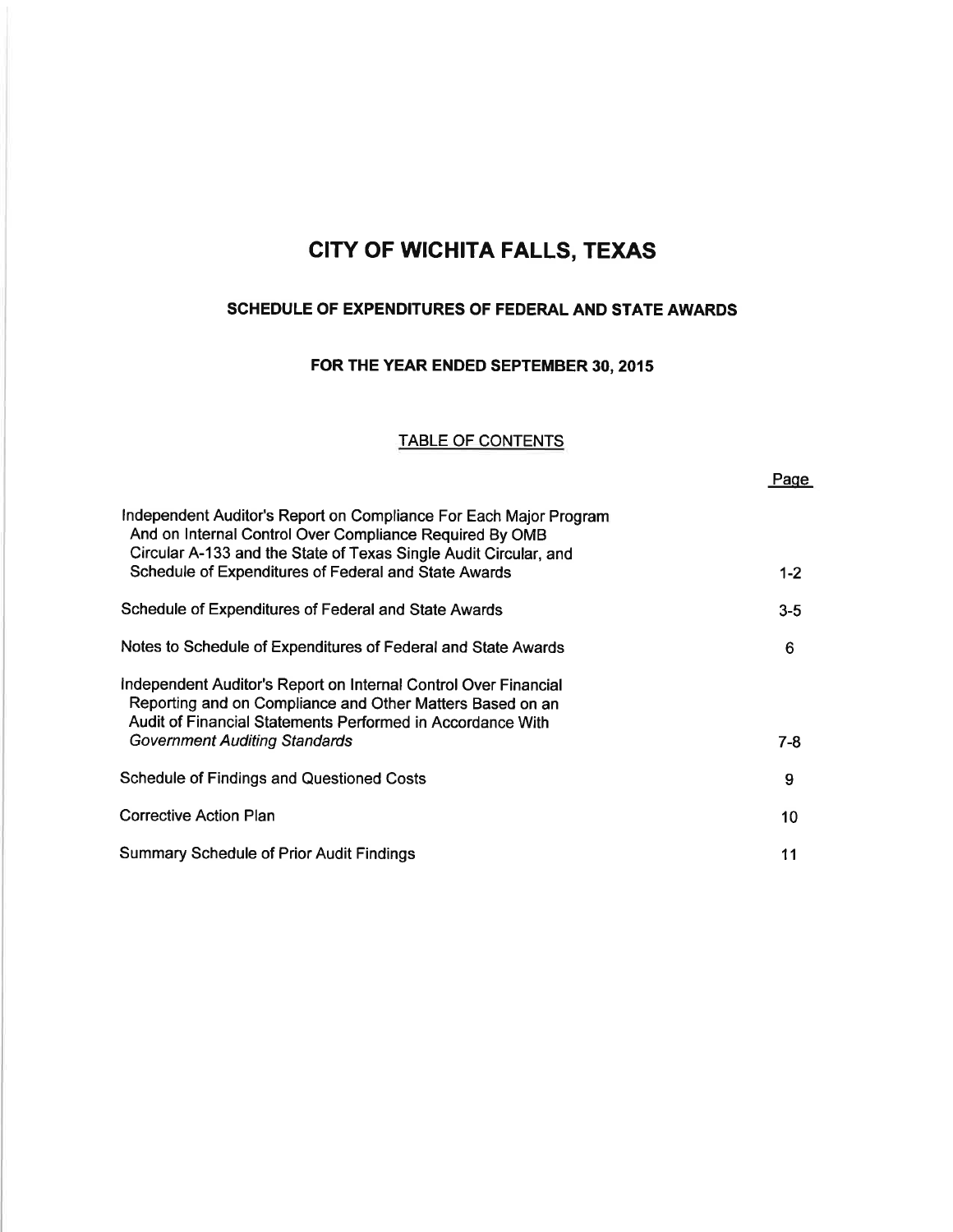# EDGIN, PARKMAN, FLEMING & FLEMING, PC



CERTIFIED PUBLIC ACCOUNTANTS

4110 KELL BLVD., SECOND FLOOR P.O. Box 750 WICHITA FALLS, TEXAS 76307-0750 PH. (940) 766-5550 · FAX (940) 766-5778

MICHAEL D. EDGIN, CPA DAVID L. PARKMAN, CPA A. PAUL FLEMING, CPA

lndependent Auditor's Report on Compliance for Each Major Program and on lnternal Control Over Compliance Required by OMB Circular A-133 and the State of Texas Single Audit Circular, and Schedule of Expenditures of Federal and State Awards

The Honorable Mayor and Members of the City Council City of Wichita Falls, Texas

### Report on Compliance for Each Major Program

We have audited the City of Wichita Falls, Texas' compliance with the types of compliance requirements described in the OMB Circular A-133 Compliance Supplement and the State of Texas Single Audit Circular that could have a direct and material effect on each of the City's major federal and state programs for the year ended September 30, 2015. The City of Wichita Falls, Texas' major federal and state programs are identified in the summary of auditor's results section of the accompanying schedule of findings and questioned costs.

### Management's Responsibility

Management is responsible for compliance with the requirements of laws, regulations, contracts and grants applicable to its federal and state programs.

### Auditor's Responsibility

Our responsibility is to express an opinion on compliance for each of the City of Wichita Falls, Texas' major federal and state programs based on our audit of the types of compliance requirements referred to above. We conducted our audit of compliance in accordance with auditing standards generally accepted in the United States of America; the standards applicable for financial audits contained in Government Auditing Sfandards, issued by the Comptroller General of the United States; OMB Circular A-133, Audits of States, Local Governments, and Non-Profit Organizations, and the State of Texas Single Audit Circular. Those standards, OMB Circular A-133, and the State of Texas Single Audit Circular require that we plan and perform the audit to obtain reasonable assurance about whether noncompliance with the types of compliance requirements referred to above that could have a direct and material effect on a major federal or state program occurred. An audit includes examining, on a test basis, evidence about the City of Wichita Falls, Texas' compliance with those requirements and performing such other procedures as we considered necessary in the circumstances.

We believe that our audit provides a reasonable basis for our opinion on compliance for each major federal and state program. However, our audit does not provide a legal determination on the City of Wichita Falls, Texas' compliance.

### Opinion on Each Major Federal and State Program

ln our opinion, the City of Wichita Falls, Texas complied, in all material respects, with the types of compliance requirements referred to above that could have a direct and material effect on each of its major federal and state programs for the year ended September 30, 2015.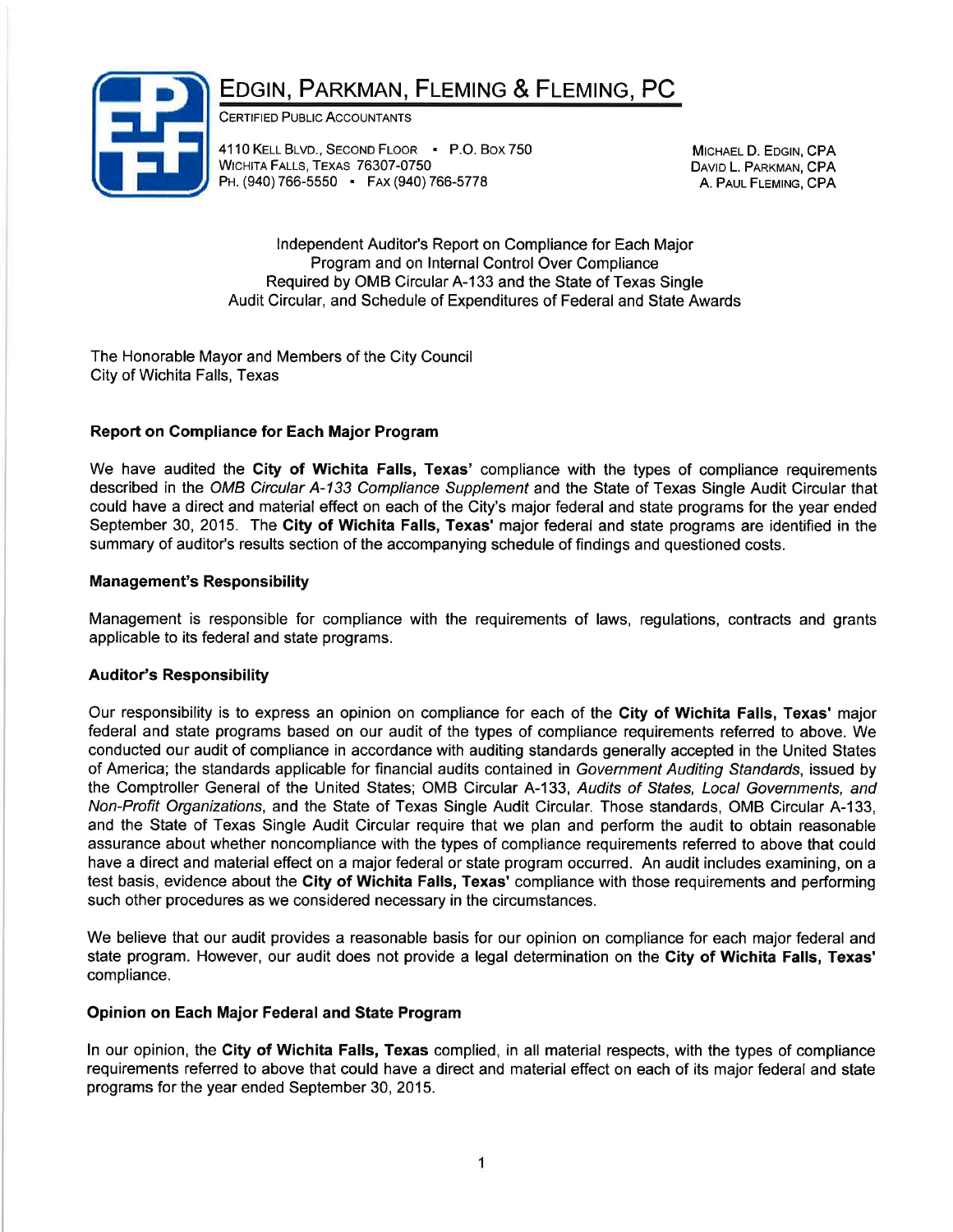#### Report on lnternal Control Over Compliance

Management of the City of Wichita Falls, Texas is responsible for establishing and maintaining effective internal control over compliance with the types of compliance requirements referred to above. ln planning and performing our audit, we considered the City of Wichita Falls, Texas' internal control over compliance with the types of requirements that could have a direct and material effect on each major federal and state program to determine the auditing procedures that are appropriate in the circumstances for the purpose of expressing an opinion on compliance for each major federal and state program and to test and report on internal control over compliance in accordance with OMB Circular A-133 and the State of Texas Single Audit Circular, but not for the purpose of expressing an opinion on the effectiveness of internal control over compliance. Accordingly, we do not express an opinion on the effectiveness of the City of Wichita Falls, Texas' internal control over compliance.

A deficiency in internal control over compliance exists when the design or operation of a control over compliance does not allow management or employees, in the normal course of performing their assigned functions, to prevent, or detect and correct, noncompliance with a type of compliance requirement of a federal or state program on a timely basis. A material weakness in internal control over compliance is a deficiency, or combination of deficiencies, in internal control over compliance, such that there is a reasonable possibility that material noncompliance with a type of compliance requirement of a federal or state program will not be prevented, or detected and corrected, on a timely basis. A significant deficiency in internal control over compliance is <sup>a</sup> deficiency, or a combination of deficiencies, in internal control over compliance with a type of compliance requirement of a federal or state program that is less severe than a material weakness in internal control over compliance, yet important enough to merit attention by those charged with governance.

Our consideration of internal control over compliance was for the limited purpose described in the first paragraph of this section and was not designed to identify all deficiencies in internal control over compliance that might be material weaknesses or significant deficiencies. We did not identify any deficiencies in internal control over compliance that we considered to be material weaknesses. However, material weaknesses may exist that may not have been identified.

The purpose of this report on internal control over compliance is solely to describe the scope of our testing of internal control over compliance and the results of that testing based on the requirements of OMB Circular A-133 and the State of Texas Single Audit Circular. Accordingly, this report is not suitable for any other purpose.

#### Report on Schedule of Expenditures of Federal and State Awards

We have audited the financial statements of the governmental activities, the business-type activities, the aggregate discretely presented component units, each major fund, and the aggregate remaining fund information of the Gity of Wichita Falls, Texas as of and for the year ended September 30, 2015, and the related notes to the financial statements, which collectively comprise the City of Wichita Falls, Texas' basic financial statements. We have issued our report thereon dated March 30, 2016, which contained unmodified opinions on those financial statements. Our audit was conducted for the purpose of forming opinions on the financial statements that collectively comprise the basic financial statements. The accompanying schedule of expenditures of federal and state awards is presented for purposes of additional analysis as required by OMB Circular A-133 and the State of Texas Single Audit Circular, and is not a required part of the basic financial statements. Such information is the responsibility of management and was derived from and relates directly to the underlying accounting and other records used to prepare the financial statements. The information has been subjected to the auditing procedures applied in the audit of the basic financial statements and certain additional procedures, including comparing and reconciling such information directly to the underlying accounting and other records used to prepare the financial statements or to the financial statements themselves, and other additional procedures in accordance with auditing standards generally accepted in the United States of America. ln our opinion, the schedule of expenditures of federal and state awards is fairly stated in all material respects in relation to the financial statements as a whole.

Edgin, Parknon, Flening : Flening, PC

EDGIN, PARKMAN, FLEMING & FLEMING, PC

Wichita Falls, Texas March 30, 2016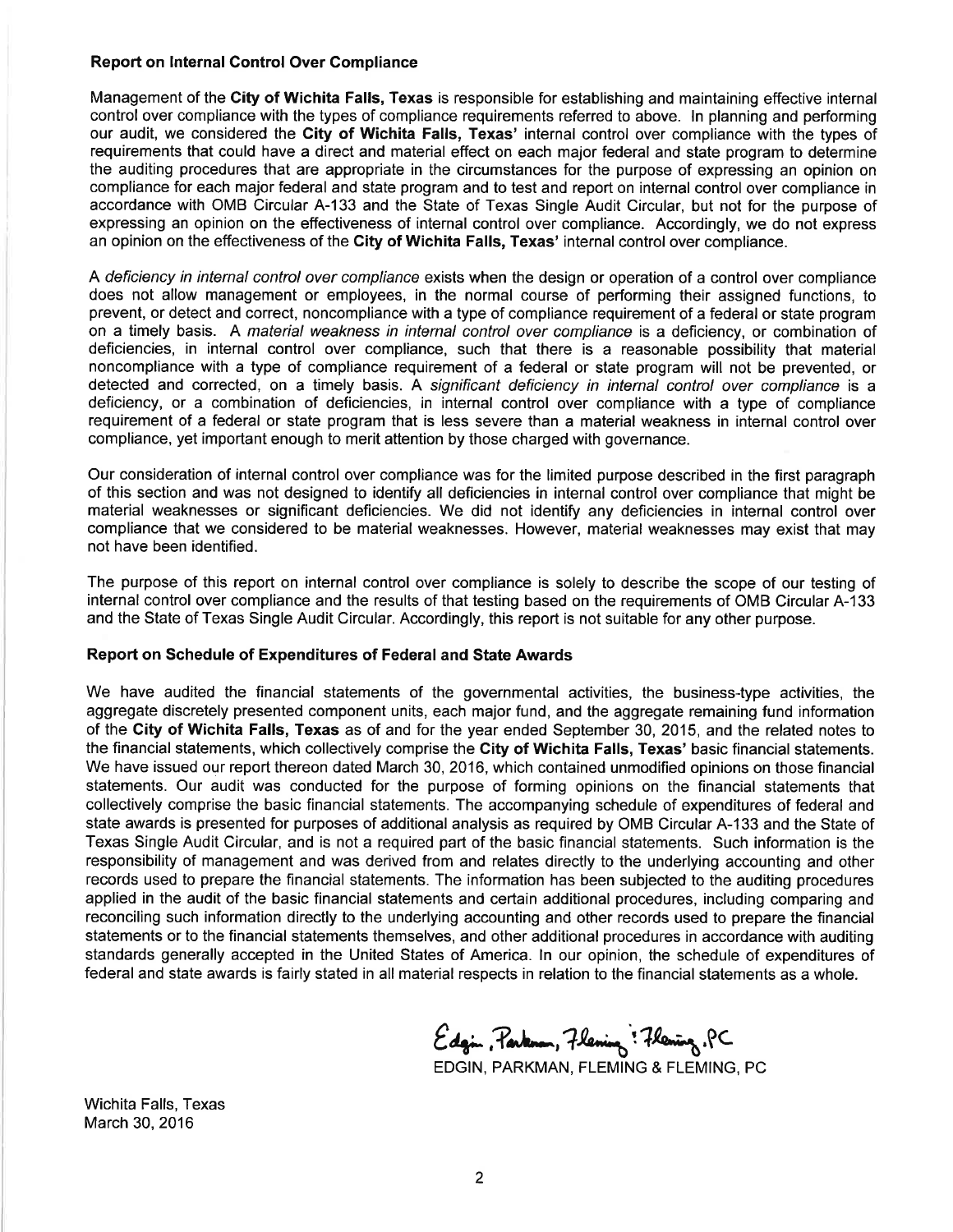## SCHEDULE OF EXPENDITURES OF FEDERAL AND STATE AWARDS FOR THE YEAR ENDED SEPTEMBER 30, 2015

| Federal Grantor/Pass-Through<br><b>Grantor/ Program Title</b>                              | Contract<br>Number | Federal<br><b>CFDA</b><br>Number | Expenditures<br>and<br><b>Indirect Costs</b> | Amount<br>Relating to<br>Pass-Through<br>to Subrecipients |
|--------------------------------------------------------------------------------------------|--------------------|----------------------------------|----------------------------------------------|-----------------------------------------------------------|
| FEDERAL AWARDS:                                                                            |                    |                                  |                                              |                                                           |
| U.S.Department of Agriculture<br>Passed Through Texas Department of State Health Services: |                    |                                  |                                              |                                                           |
| Special Supplemental Food Program for<br>Women, Infants and Children                       | 2015-047341        | 10.557                           | 831,393<br>-\$                               | s                                                         |
| Total U.S. Department of Agriculture                                                       |                    |                                  | 831,393                                      |                                                           |
| U.S. Department of Housing and Urban Development                                           |                    |                                  |                                              |                                                           |
| Direct Programs:                                                                           |                    |                                  |                                              |                                                           |
| Community Development Block Grant/                                                         |                    |                                  |                                              |                                                           |
| <b>Entitlement Grant</b>                                                                   | B-13-MC-48-0030    | 14.218                           | 619,642                                      | 191,845                                                   |
| Community Development Block Grant/                                                         |                    |                                  |                                              |                                                           |
| <b>Entitlement Grant</b>                                                                   | B-14-MC-48-0030    | 14.218                           | 369,125                                      |                                                           |
| Section 8 Rental Voucher/Certificate Program                                               | <b>TX498VO</b>     | 14.871                           | 3,273,856                                    |                                                           |
| HOME Investment Partnership Program                                                        | M-10-MC-48-0214    | 14.239                           | 39,941                                       |                                                           |
| HOME Investment Partnership Program                                                        | M-11-MC-48-0214    | 14.239                           | 20,503                                       |                                                           |
| HOME Investment Partnership Program                                                        | M-12-MC-48-0214    | 14.239                           | 79,946                                       |                                                           |
| HOME Investment Partnership Program                                                        | M-13-MC-48-0214    | 14.239                           | 241,564                                      |                                                           |
| HOME Investment Partnership Program                                                        | M-14-MC-48-0214    | 14.239                           | 160,242                                      |                                                           |
| Total U.S. Department of Housing and Urban Development                                     |                    |                                  | 4,804,819                                    | 191,845                                                   |
| U.S. Department of Justice                                                                 |                    |                                  |                                              |                                                           |
| Direct Programs:                                                                           |                    |                                  |                                              |                                                           |
| Bureau of Justice Assistance:                                                              |                    |                                  |                                              |                                                           |
| Local Law Enforcement Block Grant                                                          | 2011-DJ-BX-2686    | 16.592                           | 17,000                                       |                                                           |
| Local Law Enforcement Block Grant                                                          | 2013-DJ-BX-0670    | 16.592                           | 34,765                                       |                                                           |
| Total Bureau of Justice Assistance                                                         |                    |                                  | 51,765                                       |                                                           |
| Total U.S. Department of Justice                                                           |                    |                                  | 51,765                                       |                                                           |
| U.S. Department of Transportation                                                          |                    |                                  |                                              |                                                           |
| Direct Programs.                                                                           |                    |                                  |                                              |                                                           |
| Federal Aviation Administration:                                                           |                    |                                  |                                              |                                                           |
| Airport Improvement Grant                                                                  | 3-48-0227-011-2013 | 20.106                           | 818,234                                      |                                                           |
| Airport Improvement Grant                                                                  | 3-48-0227-013-2014 | 20.106                           | 3,561,153                                    |                                                           |
| Airport Improvement Grant                                                                  | 3-48-0227-014-2015 | 20.106                           | 602,163                                      |                                                           |
| <b>Total Federal Aviation Administration</b>                                               |                    |                                  | 4,981,550                                    |                                                           |
|                                                                                            |                    |                                  |                                              |                                                           |
| Direct Programs:                                                                           |                    |                                  |                                              |                                                           |
| Federal Transit Administration:<br>Federal Transit Capital and Operating                   |                    |                                  |                                              |                                                           |
| Assistance Formula Grants                                                                  | N/A                | 20.507                           | 1,452,459                                    |                                                           |
| <b>Total Federal Transit Administration</b>                                                |                    |                                  | 1,452,459                                    |                                                           |
|                                                                                            |                    |                                  |                                              |                                                           |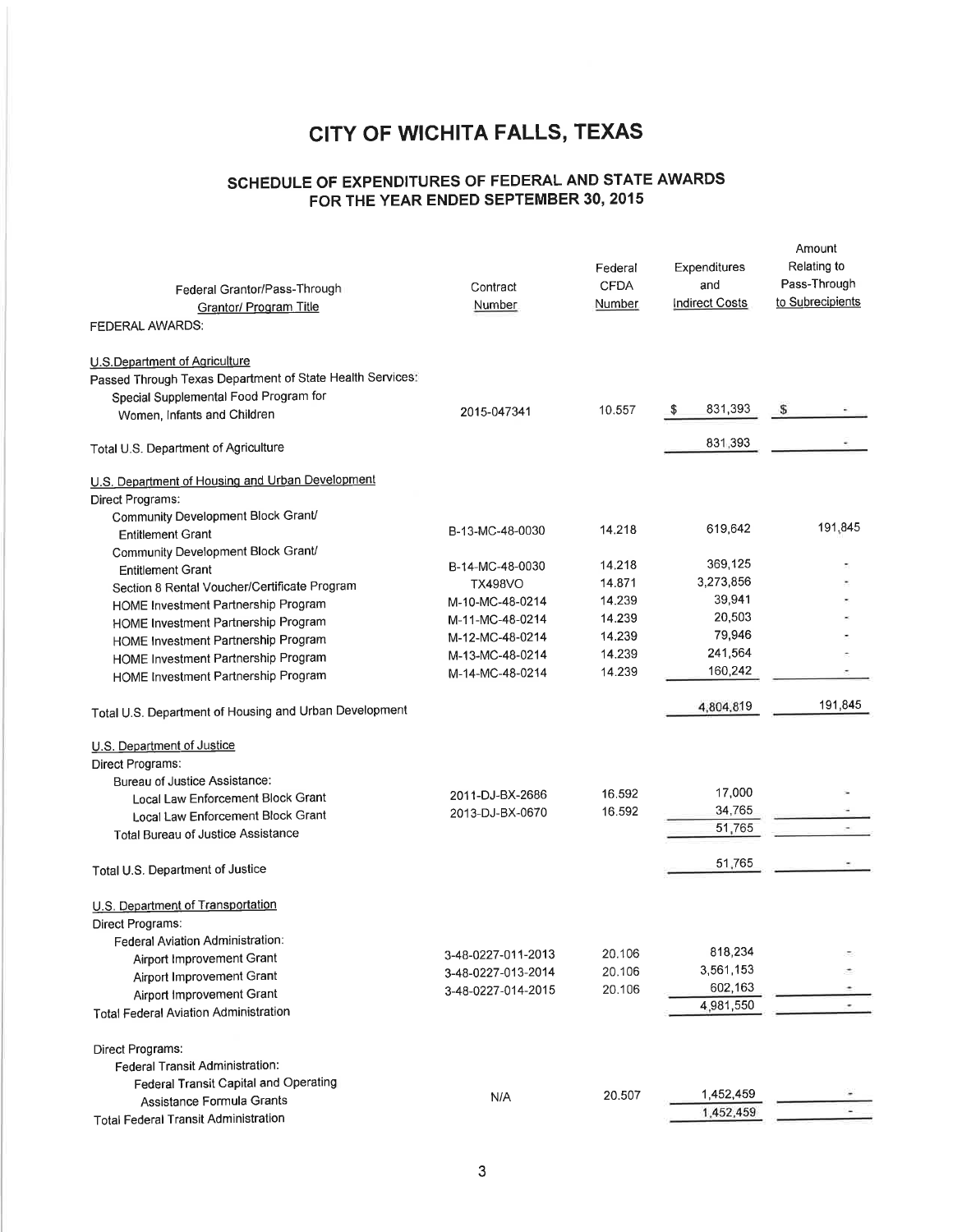## SCHEDULE OF EXPENDTTURES OF FEDERAL AND STATE AWARDS (CONT'D.) FOR THE YEAR ENDED SEPTEMBER 30, 2015

| Federal Grantor/Pass-Through<br>Grantor/ Program Title                                     | Contract<br>Number. | Federal<br><b>CFDA</b><br>Number | Expenditures<br>and<br><b>Indirect Costs</b> | Amount<br>Relating to<br>Pass-Through<br>to Subrecipients |
|--------------------------------------------------------------------------------------------|---------------------|----------------------------------|----------------------------------------------|-----------------------------------------------------------|
| FEDERAL AWARDS (CONT'D.):                                                                  |                     |                                  |                                              |                                                           |
| Passed Through Texas Department of Transportation:                                         |                     |                                  |                                              |                                                           |
| <b>Highway Planning and Construction</b>                                                   | PL0012(28)          | 20.205                           | 240,903                                      |                                                           |
| <b>Total Texas Department of Transportation</b>                                            |                     |                                  | 240,903                                      |                                                           |
| Total U.S. Department of Transportation                                                    |                     |                                  | 6,674,912                                    |                                                           |
| U.S. Department of Health and Human Services                                               |                     |                                  |                                              |                                                           |
| Passed Through Texas Department of State Health Services:                                  |                     |                                  |                                              |                                                           |
| <b>Tuberculosis Prevention and Control</b>                                                 | 2015-001404-00      | 93.116                           | 27,726                                       |                                                           |
| <b>Tuberculosis Prevention and Control</b>                                                 | 2016-001404-00      | 93.116                           | 4,066                                        |                                                           |
| <b>Healthy Community Project</b>                                                           | 2015-0049258-00     | 93.531                           | 49,818                                       |                                                           |
| <b>HIV Prevention Activities-CTRPN</b>                                                     | 2015-001340-00      | 93.940                           | 96,015                                       |                                                           |
| <b>HIV Prevention Activities-CTRPN</b>                                                     | 2016-001340-00      | 93.940                           | 12,305                                       |                                                           |
| Preventive Health and Health Services Grant -                                              |                     |                                  |                                              |                                                           |
| Community and Rural Health                                                                 | 2015-001087-00      | 93.991                           | 138,612                                      |                                                           |
| Preventive Health and Health Services Grant -                                              |                     |                                  |                                              |                                                           |
| Community and Rural Health                                                                 | 2016-001087-00      | 93.991                           | 11,763                                       |                                                           |
| Total U.S. Department of Health and Human Services                                         |                     |                                  | 340,305                                      |                                                           |
| U.S. Department of Homeland Security<br>Passed Through Texas Department of Public Safety - |                     |                                  |                                              |                                                           |
| Division of Emergency Management:                                                          |                     |                                  |                                              |                                                           |
| Disaster Grants - Public Assistance                                                        | PA-06-TX-4223       | 97.036                           | 359,949                                      |                                                           |
| Emergency Management Assistance Fire Grant                                                 | 83.534              | 97.042                           | 42,317                                       |                                                           |
| <b>Homeland Security</b>                                                                   | SHSP LETPA-2SHSP031 | 97.073                           | 25,743                                       |                                                           |
| Total U.S. Department of Homeland Security                                                 |                     |                                  | 428,009                                      |                                                           |
| <b>Total Expenditures of Federal Awards</b>                                                |                     |                                  | 13,131,203                                   | 191.845                                                   |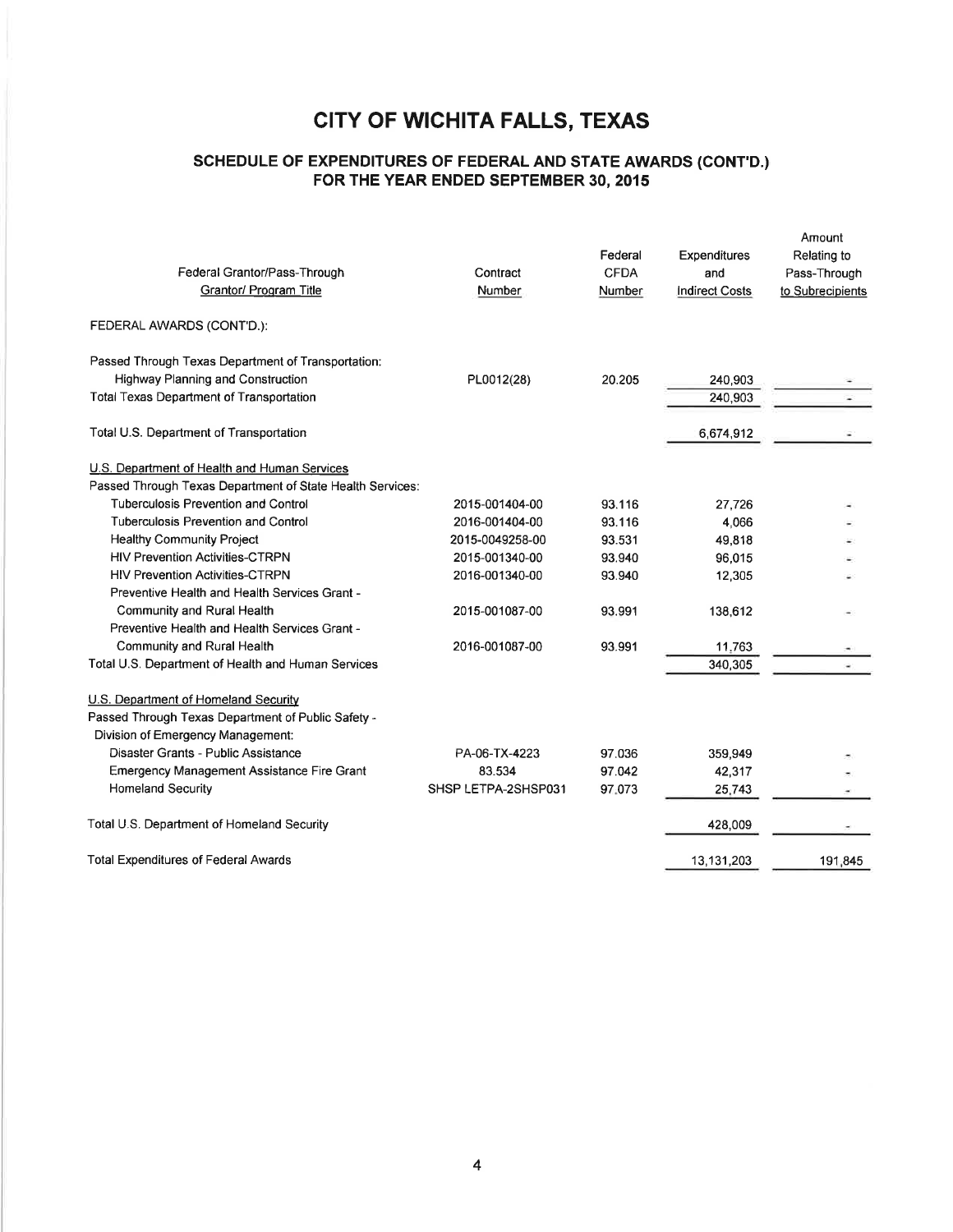#### SGHEDULE OF EXPENDTTURES OF FEDERAL AND STATE AWARDS (CONT'D.) FOR THE YEAR ENDED SEPTEMBER 30, 2015

| Federal Grantor/Pass-Through<br>Grantor/ Program Title | Contract<br>Number  | Federal<br><b>CFDA</b><br>Number | Expenditures<br>and<br><b>Indirect Costs</b> | Amount<br>Relating to<br>Pass-Through<br>to Subrecipients |
|--------------------------------------------------------|---------------------|----------------------------------|----------------------------------------------|-----------------------------------------------------------|
| <b>STATE AWARDS:</b>                                   |                     |                                  |                                              |                                                           |
| <b>Texas Department of State Health Services</b>       |                     |                                  |                                              |                                                           |
| Direct Programs:                                       |                     |                                  |                                              |                                                           |
| Tuberculosis - Prevention and Control                  | 2015-001442-00      | N/A                              | 73,402                                       |                                                           |
| Tuberculosis - Prevention and Control                  | 2016-001442-00      | N/A                              | 10.741                                       |                                                           |
| Immunizations - Epidemiology                           | 2015-000035-00      | N/A                              | 180,419                                      |                                                           |
| Immunizations - Epidemiology                           | 2016-000035-00      | N/A                              | 22,283                                       |                                                           |
| Bioterrorism                                           | 2015-001104-00      | N/A                              | 81,106                                       |                                                           |
| Bioterrorism                                           | 2016-001104-00      | N/A                              | 33,601                                       |                                                           |
| <b>Bioterrorism Discretionary Project</b>              | 2014-045567         | N/A                              | 10,988                                       |                                                           |
| Infectious Disease Control Unit / Surveillance and     |                     |                                  |                                              |                                                           |
| EpidemiologyEbola Activities                           | 2016-03855-00       | N/A                              | 341                                          |                                                           |
| Community Diabetes Education Program Tier 2            | 2016-003874-00      | N/A                              | 3,051                                        |                                                           |
| <b>Tobacco Prevention and Control</b>                  | 2015-046681         | N/A                              | 310,880                                      |                                                           |
| <b>Tobacco Prevention and Control</b>                  | 2016-003737-00      | N/A                              | 28,890                                       |                                                           |
| Total Texas Department of State Health Services        |                     |                                  | 755,702                                      |                                                           |
| <b>Texas Department of Transportation</b>              |                     |                                  |                                              |                                                           |
| Direct Programs:                                       |                     |                                  |                                              |                                                           |
| Transit Planning, Capital and Operating Formula Grant  | 512XXF7147          | N/A                              | 374,290                                      |                                                           |
| RAMP Grant - Municipal Airport                         | M1403WFAL           | N/A                              | 50,000                                       |                                                           |
| RAMP Grant - Kickapoo Airport                          | <b>M1403KICK</b>    | N/A                              | 47,977                                       |                                                           |
| Police Traffic Enforcement                             | 2015-WichitaP-S-RFR | N/A                              | 83,029                                       |                                                           |
| <b>Total Texas Department of Transportation</b>        |                     |                                  | 555,296                                      |                                                           |
| <b>Texas A&amp;M Forest Service</b>                    |                     |                                  |                                              |                                                           |
| Direct Program:                                        |                     |                                  |                                              |                                                           |
| Texas Intrastate Fire Mutual Aid System Grant          |                     |                                  |                                              |                                                           |
| Assistance Program                                     | 2878                | N/A                              | 132,851                                      |                                                           |
| <b>Total Texas A&amp;M Forest Service</b>              |                     |                                  | 132,851                                      | z                                                         |
| <b>Total Expenditures of State Awards</b>              |                     |                                  | 1,443,849                                    |                                                           |
| Total Expenditures of Federal and State Awards         |                     |                                  | 14,575,052<br>\$                             | 191,845<br>\$                                             |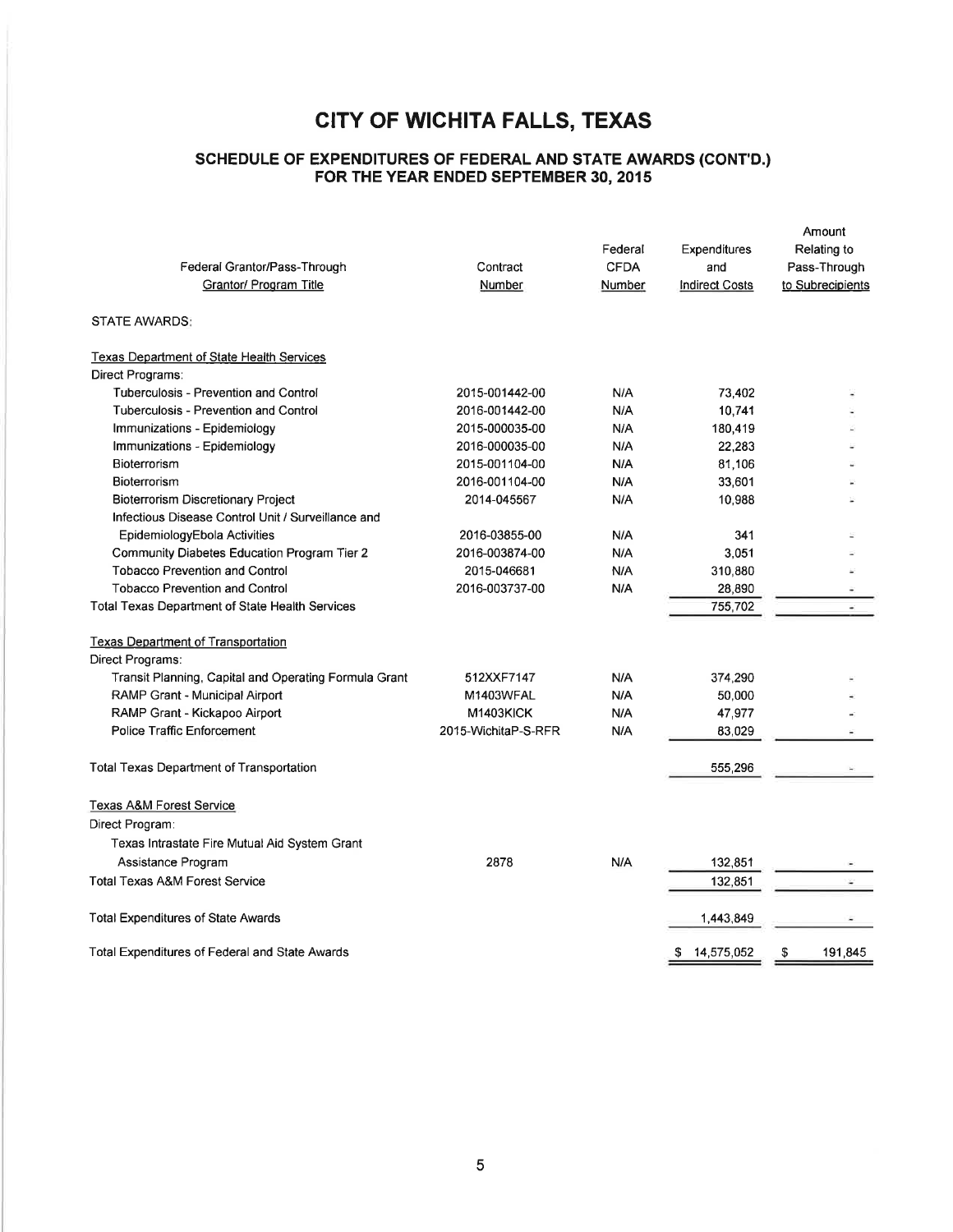### NOTES TO SCHEDULE OF EXPENDITURES OF FEDERAL AND STATE AWARDS FOR THE YEAR ENDED SEPTEMBER 30,2015

#### Note 1 - GENERAL

The accompanying Schedule of Expenditures of Federal and State Awards presents the activity of all federal and state awards of the Gity of Wichita Falls, Texas (City). The City reporting entity is defined in Note 1 to the City's financial statements. All financial assistance received directly from federal or state agencies, as well as federal or state financial assistance passed through other government agencies, is included on these schedules.

#### Note 2 - BASIS OF ACCOUNTING

The accounting and financial reporting treatment applied to a fund is determined by its measurement focus. The Governmental Fund types are accounted for using a current financial resources measurement focus. Most federal and state grant funds were accounted for in the Special Revenue Funds, a component of the Governmental Fund types. With this measurement focus, only current assets and current liabilities generally are included on the balance sheet. Operating statements of these funds present increases (i.e., revenues and other financing sources) and decreases (i.e., expenditures and other financing uses) in net current position.

The modified accrual basis of accounting is used for the Governmental Fund types. This basis of accounting recognizes revenues in the accounting period in which they become susceptible to accrual, i.e., both measurable and available, and expenditures in the accounting period in which the fund liability is incurred, if measurable.

Federal and state grant funds are ordinarily considered to be earned to the extent of expenditures made under the provisions of the grant and, accordingly, when such funds are received, they are recorded as deferred revenues until earned.

#### Note 3 - CONTINGENCIES

The City participates in numerous federal and state programs, on both a direct and state passthrough basis, as well as on a service-provider basis. Principal among these are Community Development Block Grants, Section 8 Housing Assistance, the Home lnvestment Partnership Agreement Program, and the Airport lmprovement Grant.

ln connection with these programs, the City is required to comply with specific terms and agreements as well as applicable federal and state laws and regulations. Such compliance is subject to review and audit by the grantors and their representatives.

Since such programs are subject to audit or review, the possibility of disallowed expenditures exists. ln the event of any disallowance of claimed expenditures, the City expects the resulting liability to be immaterial.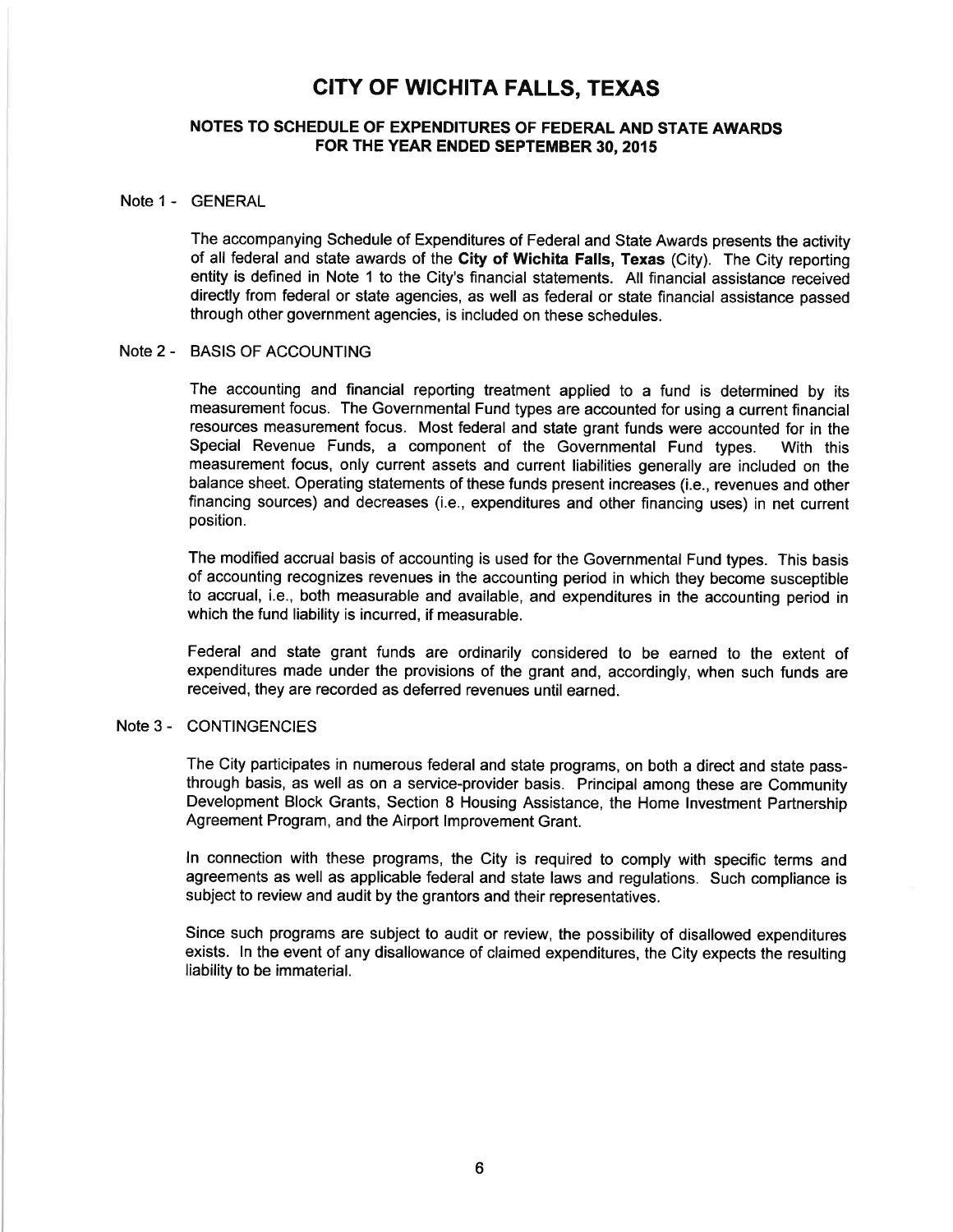## EDGIN, PARKMAN, FLEMING & FLEMING, PC



CERTIFIED PUBLIC ACCOUNTANTS

4110 KELL BLVD., SECOND FLOOR - P.O. Box 750 WICHITA FALLS, TEXAS 76307-0750 PH. (940) 766-5550 · FAX (940) 766-5778

MICHAEL D. EDGIN, CPA DAVID L. PARKMAN, CPA A. PAUL FLEMING, CPA

lndependent Auditor's Report on lnternal Control Over Financial Reporting and on Compliance and Other Matters Based on an Audit of Financial Statements Performed in Accordance With Government Auditing Standards

The Honorable Mayor and Members of the City Council City of Wichita Falls, Texas

We have audited, in accordance with the auditing standards generally accepted in the United States of America and the standards applicable to financial audits contained in Government Auditing Standards issued by the Comptroller General of the United States, the financial statements of the governmental activities, the business-type activities, the aggregate discretely presented component units, each major fund, and the aggregate remaining fund information of the City of Wichita Falls. Texas as of and for the year ended September 30,2015, and the related notes to the financial statements, which collectively comprise the Gity of Wichita Falls, Texas' basic financial statements, and have issued our report thereon dated March 30, 2016.

#### lnternal Control Over Financial Reporting

ln planning and performing our audit of the financial statements, we considered the City's internal control over financial reporting (internal control) to determine the audit procedures that are appropriate in the circumstances for the purpose of expressing our opinions on the financial statements but not for the purpose of expressing an opinion on the effectiveness of the City's internal control. Accordingly, we do not express an opinion on the effectiveness of the City's internal control.

A deficiency in internal control exists when the design or operation of a control does not allow management or employees, in the normal course of performing their assigned functions, to prevent or detect and correct misstatements on a timely basis. A material weakness is a deficiency, or combination of deficiencies, in internal control such that there is a reasonable possibility that a material misstatement of the City's financial statements will not be provided, or detected and corrected on a timely basis. A significant deficiency is a deficiency, or a combination of deficiencies, in internal control that is less severe than a material weakness, yet important enough to merit attention by those charged with governance.

Our consideration of internal control was for the limited purpose described in the first paragraph of this section and was not designed to identify all deficiencies in internal control that might be material weaknesses or significant deficiencies. Given these limitations, during our audit we did not identify any deficiencies in internal control that we consider to be material weaknesses. However, material weaknesses may exist that have not been identified.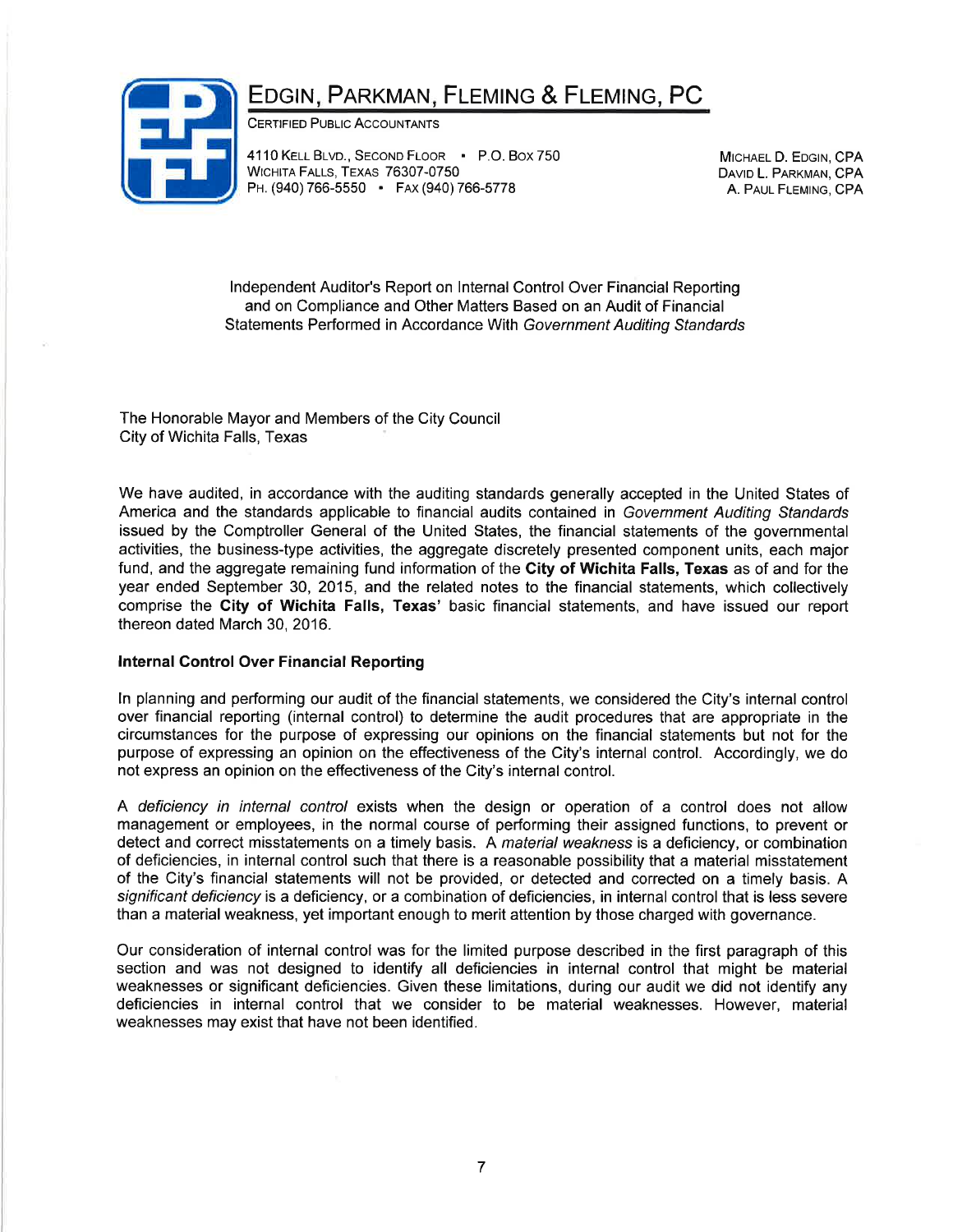#### Compliance and Other Matters

As part of obtaining reasonable assurance about whether the City of Wichita Falls, Texas' financial statements are free from material misstatement, we performed tests of its compliance with certain provisions of laws, regulations, contracts and grant agreements, noncompliance with which could have a direct and material effect on the determination of financial statement amounts. However, providing an opinion on compliance with those provisions was not an objective of our audit and, accordingly, we do not express such an opinion. The results of our tests disclosed no instances of noncompliance or other matters that are required to be reported under Government Auditing Standards.

#### Purpose of this Report

The purpose of this report is solely to describe the scope of our testing of internal control and compliance and the results of that testing, and not to provide an opinion on the effectiveness of the City of Wichita Falls, Texas' internal control or on compliance. This report is an integral part of an audit performed in accordance with Government Auditing Standards in considering the City of Wichita Falls, Texas' internal control and compliance. Accordingly, this communication is not suitable for any other purpose.

Edgin, Parknen, Flening: Flening, PC

EDGIN, PARKMAN, FLEMING & FLEMING, PC

Wichita Falls, Texas March 30,2016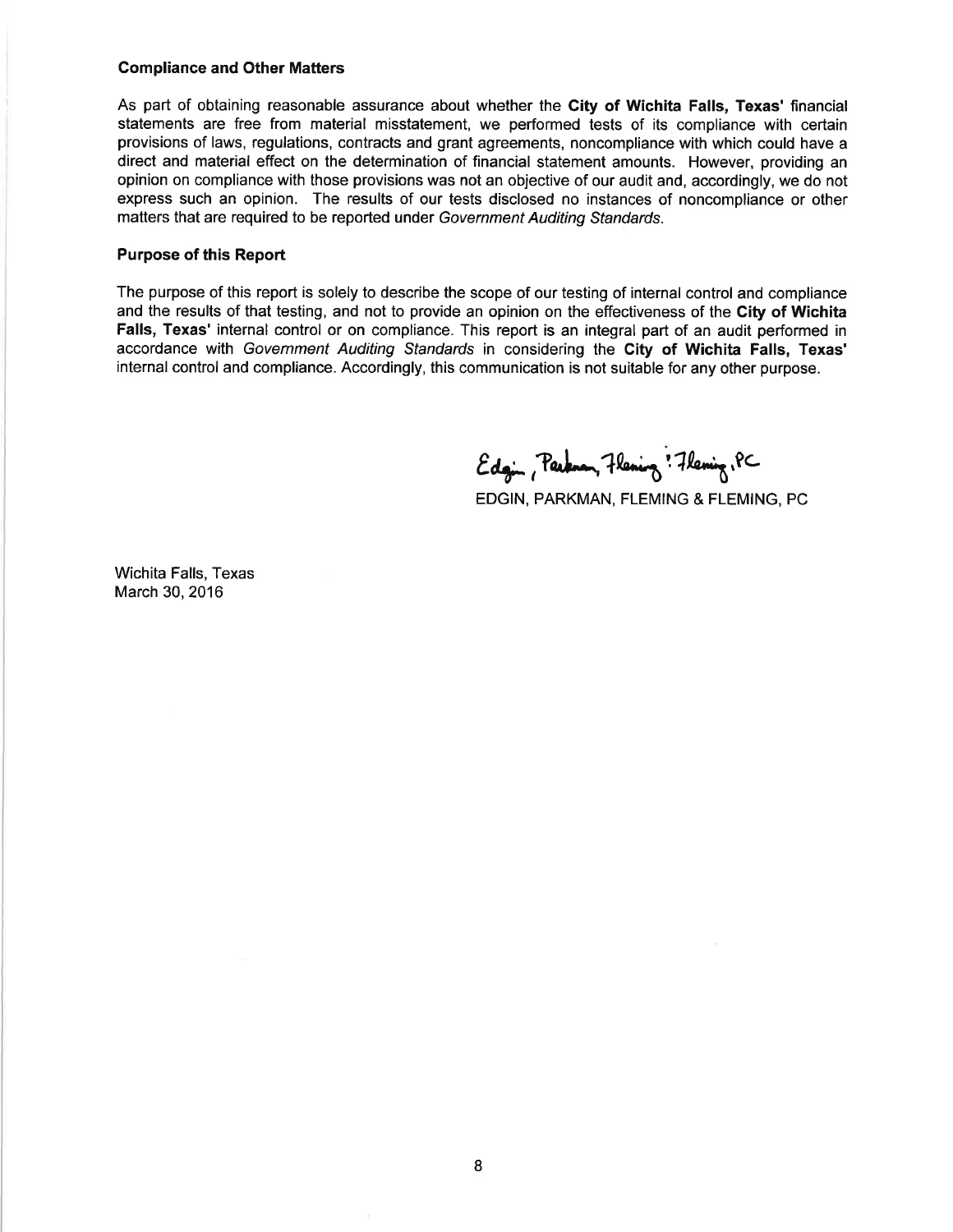### SGHEDULE OF FINDINGS AND QUESTIONED COSTS FOR THE YEAR ENDED SEPTEMBER 30, 2015

#### A. Summary of Auditor's Results

An unmodified opinion was issued on the financial statements.

The audit disclosed no significant deficiencies relating to the audit of the financial statements in the Report on Internal Control over Financial Reporting and on Compliance and Other Matters Based on an Audit of Financial Statements Performed in Accordance With Government Auditing Standards.

The audit disclosed no noncompliance that is material to the financial statements.

The audit disclosed no significant deficiencies relating to the audit of the major federal and state award programs in the Report on Compliance with Requirements Applicable to Each Major Program and Internal Control Over Compliance in Accordance with OMB Circular A-133 and the State of Texas Single Audit Circular.

An unmodified opinion was issued on compliance for major programs.

The audit disclosed no audit findings that are required to be reported in this schedule under OMB Circular A-133.

Major programs are as follows:

Federal:

| 14.239  | HOME Investment Partnership Program                             |
|---------|-----------------------------------------------------------------|
| 14.871  | Section 8 Rental Voucher/Certificate Program                    |
| 20.106. | Airport Improvement Grant                                       |
| 20.507  | Federal Transit Capital and Operating Assistance Formula Grants |

State:

Tobacco Prevention and Control Grant Transit Planning, Capital and Operating Formula Grant Texas Intrastate Fire Mutual Aid System Grant

The threshold used to distinguish between Type A and Type B programs was \$393,936 for federal programs and \$300,000 for state programs.

The City was not classified as a low-risk auditee in the context of OMB Circular A-133 or the State of Texas Single Audit Circular.

B. Findings Relating to the Financial Statements which are Required to be Reported in Accordance with Generally Accepted Government Auditing Standards

None

C. Findings and Questioned Costs for Federal and State Awards

None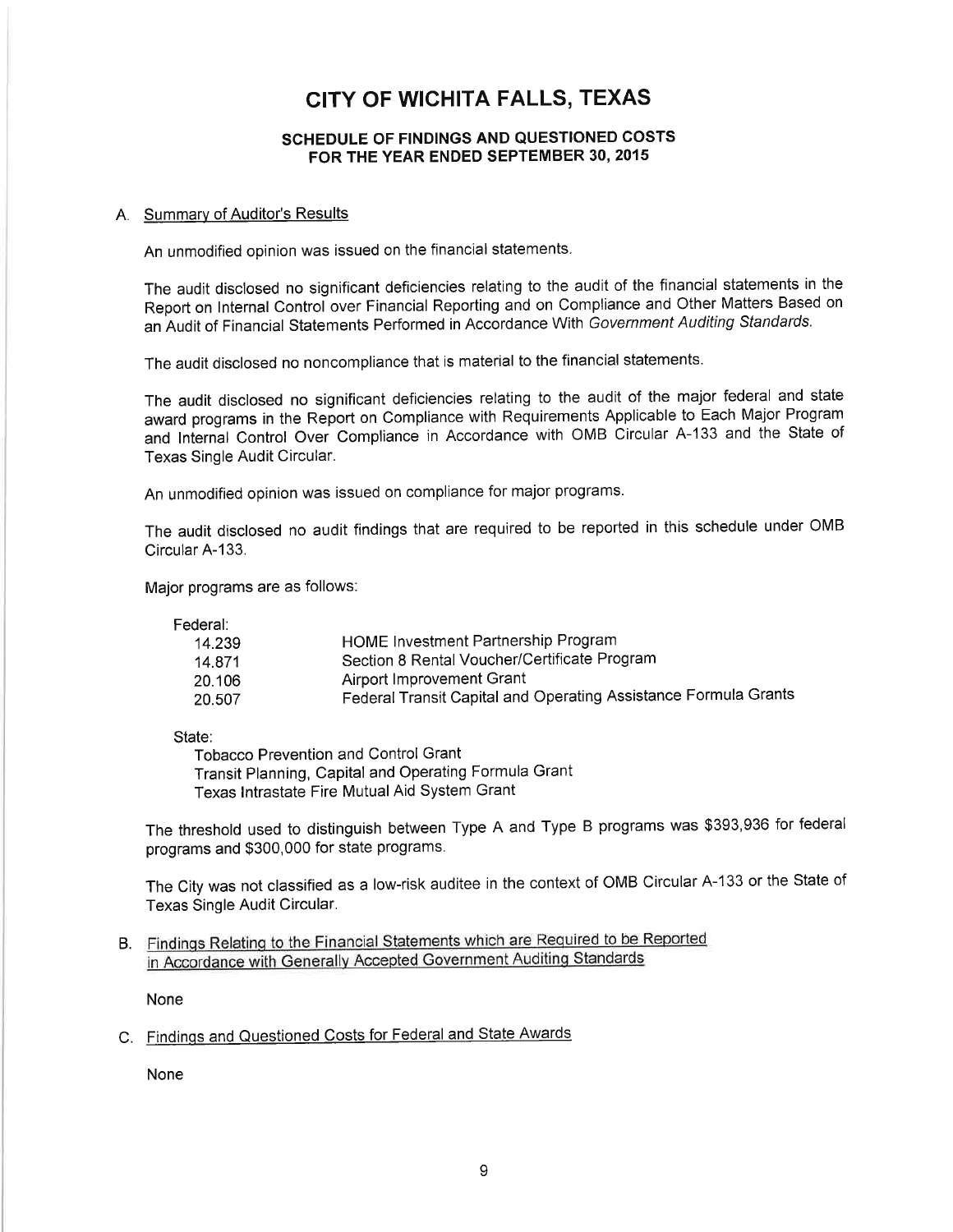CORRECTIVE ACTION PLAN FOR THE YEAR ENDED SEPTEMBER 30,2015

There were no findings in the current year.